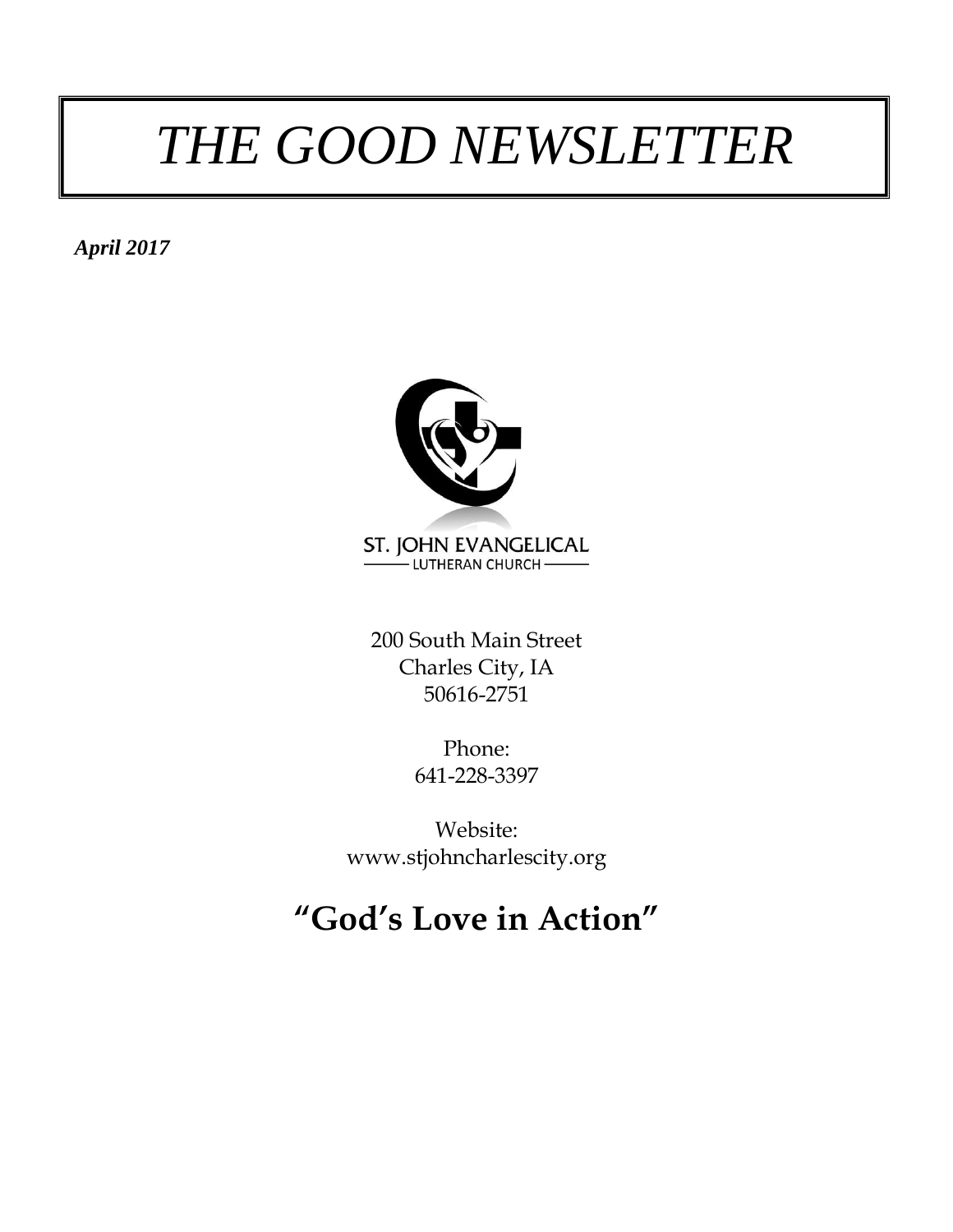#### *Call Committee Gearing Up!*

By the time you read this article, your call committee will have met at least two or three times, getting ready to do first interviews. Many hours of reflection, data gathering, and self-study have gone into the completed Ministry Site Profile to get to this final chapter in the interim process.

The call committee has been asked (and required) to publicly update the congregation as to progress in their search. This will be done publicly during worship announcements by a designated member of the committee after they have met together previously during the week. Their updates will be brief (60-90 seconds) and will include what they accomplished, goals for their next meeting and when they will meet again.

Expanded summaries of their meetings will be publicly displayed in the Call Committee Minutes three-ring binder. This will be available in the narthex for anyone to see at any time. Also, included in the binder is a copy of (1) the Ministry Site Profile and (2), a copy of the Senior Pastor Job Description —both of which were shared at the March 19th congregational meeting. As explained that day, this reminds everyone as to what the call committee will be searching for in your next pastor so that there are no surprises.

Anxiety (and anticipation) usually 'amps up' at this stage of the interim process which is why we communicate with the congregation as much as we can. At the same time, we ask that you let them focus upon their work and that you be patient with them, especially as they develop an interview strategy to begin talking to potential candidates. The last thing the committee needs is people in large numbers constantly asking them about progress, timeline to completion and who they are interviewing (they will not tell you!)—such things do not help but only put them under pressure to 'hurry up' the process and 'get it over with.' The risk of giving in to people's pressure is an undermining of their discernment process and getting the wrong candidate.

*What does this committee need the most from the congregation they represent?* **(1) Your prayers!** Can we ask you to commit to that? **(2) Your patience.** This is a process, not a quick fix solution for someone's impatience, anxiety, or disagreement with how this search is being conducted. **(3) Your encouragement.** Things like, "I'm praying for you," "We're with you!" "We're behind you," will do far more to help them in their search than a battery of constant questions. The published minutes and verbal reports during worship will give you all the updates you need. What they know, you will know, at these designated points of information.

Right now, this committee sees the work and attention to detail required to complete the search process. They have myself and the Assistant to the Bishop in their court for personal and professional help, support, and guidance.

If it's any comfort to anyone, Pr. Brackett mentioned at our first meeting that he was "very impressed" with the completed profile, how it was written, its contents, and the call committee resource notebook. That says a lot and it also says St. John will surely be attractive to draw candidate interest.

Kathy Crooks will serve as the Chairperson and Ana Blickenderfer will serve as the secretary. Ana will take minutes and send them electronically to the church office for printing and insertion into the Call Committee Minutes three-ring binder for public viewing. More later, as things unfold!

#### *Pr. Bill Odermann, Interim Pastor*

**"God's Love in Action"**

*Pastor's Note…*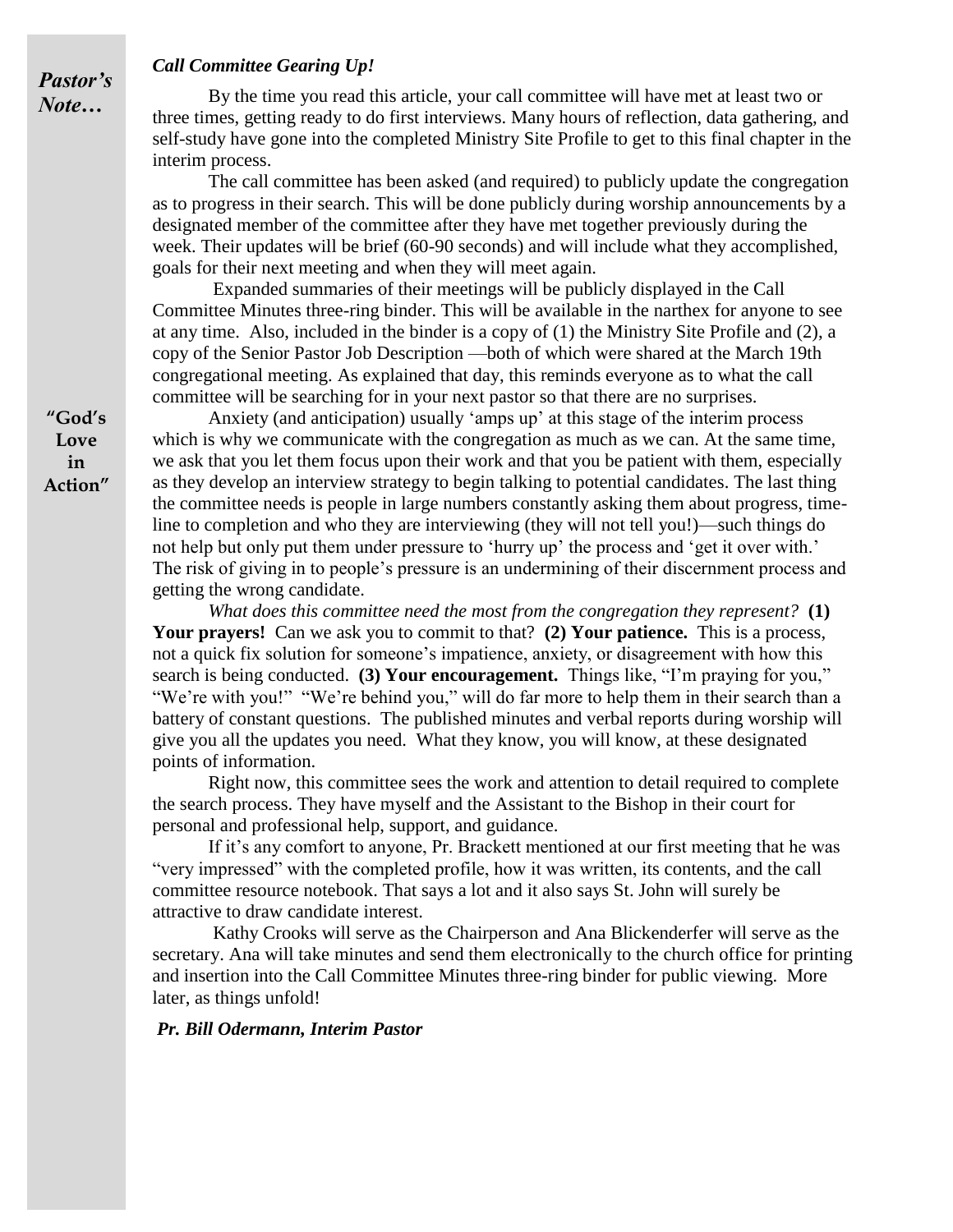

**Holy Week & Easter 2017** Sunday, April 9<sup>th</sup> – Palm Sunday **8:00 & 10:15 a.m. Worship**

Thursday, April  $13<sup>th</sup>$  – Maundy Thursday **4:15 & 6:15 p.m. Worship/Comm**

Friday, April 14<sup>th</sup> – Good Friday **7:00 p.m. Tenebrae Service** Sunday, April 16<sup>th</sup> – Easter Sunday **6:30 a.m., 8:00 a.m., 9:30 a.m. Worship**



**Easter Morning Worship** 

#### **YOUTH EASTER BREAKFAST APRIL 16TH - from 7:00 – 9:30 a.m.**

**Youth will be making & serving breakfast Menu: eggs, ham, hash browns, pancakes, cinnamon rolls, juice, milk, and coffee**



If you would like to donate toward the Easter lilies this year, call Kathy in the office by April 5th at 228-3397.

The glass box in the Narthex is for your **Lenten Offering.** Please consider an extra gift of at least a dollar a day during the approximately 40 days from Ash Wednesday to Easter.

**The Family Board will be hosting a Mother-Daughter Luncheon on Sunday, April 30th, at 11:30 a.m. in the Parish Hall.** All mothers, daughters, aunts, and sisters are welcome! This fun event will include fellowship, lunch, dessert, a short program, and a pretty "photo booth" to snap a few cute pictures of your group so bring your camera! Tickets are \$5 for adults and \$3 for girls ages 6-12. Under 6 is free. Tickets may be purchased in the church office until April 23rd .



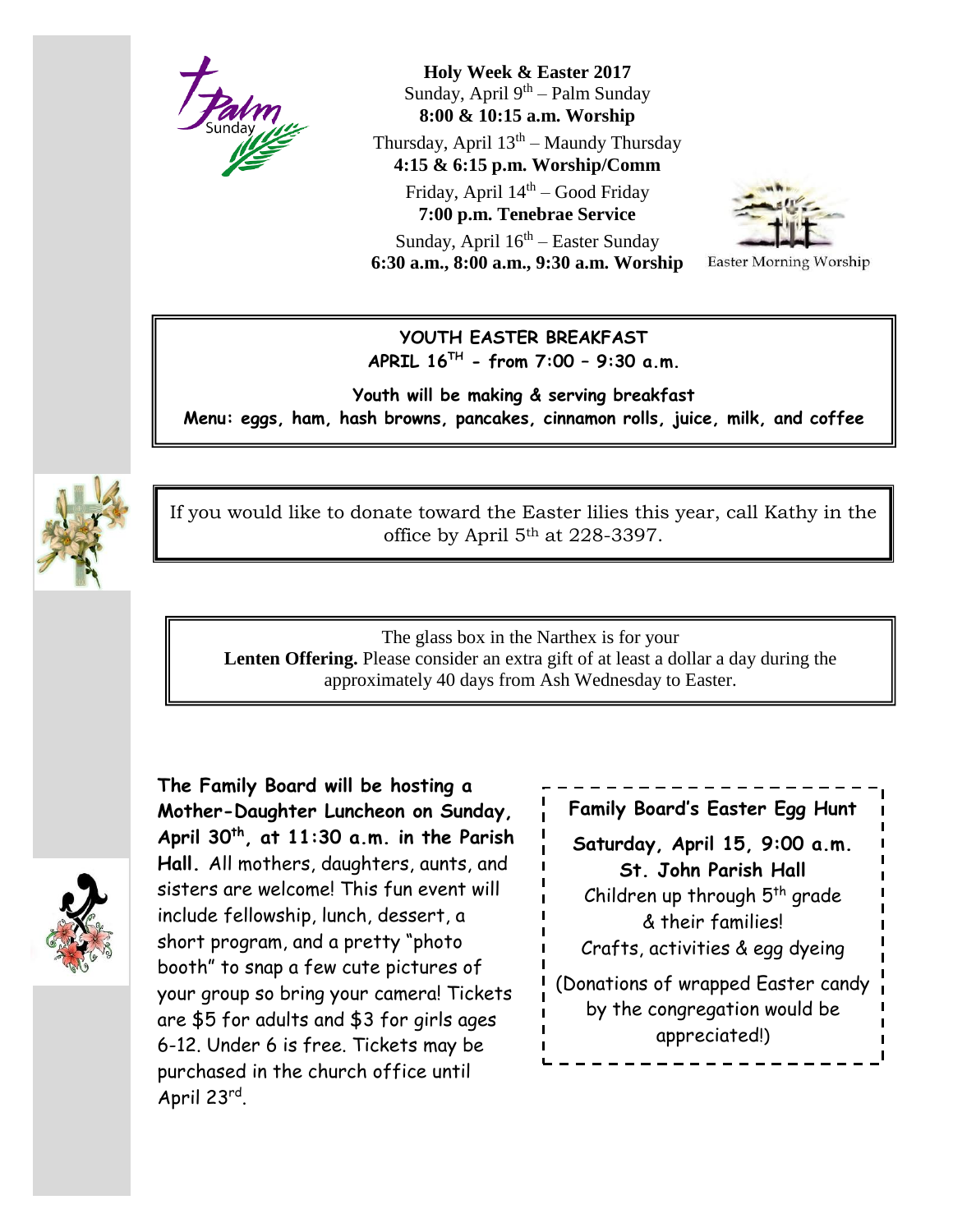**OF NOTE…**

**A note From Janet Petefish About the E-skinny!** If you are not receiving the e-Skinny let me know because there seems to be a problem for some people, including my husband, getting it every week. The Constant Contact program which is the outlet for this email has added servers and some email ISP's are not recognizing the e-Skinny as being a legitimate email to you. **First** check back through your hundreds of e-mails and see if it is there. (If you don't check it often, this is not a joke.) **Next** check your spam folder. You can possibly fix this problem by using your email program and **allowing** email from that source, basically it is "Not Spam". If you still have problems email [e-skinny@stjohncharlescity.com](mailto:e-skinny@stjohncharlescity.com) and I will send you an email that can be sent to your email server, like Mediacom, to tell them to allow a list of the Constant Contact ISP's. It sounds complicated, but the letter just needs edited with your name and email address and can be sent off to Customer Service. You would then have to let me know what they say. If it is not their problem, then we may have to see what Constant Contact can do. I hope this helps and please let me know if you are still not getting it. We certainly want you all to be in the loop of the church's current events.

The Mats for the Homeless project will finish the bags on April 6. We will meet from 9 a.m.-12 noon with the purpose of sorting and cutting the bags. Tying can begin, but may have to continue at home as we did at the last event. Please bring back your cutting board equipment if you have them. The place may be the parish hall or basement; to be determined. This is an opportunity for those who couldn't join us at the last event. You may enjoy learning to recycle your bags in a new way. GO GREEN! For those who have been tying and making balls at home, you can bring them back to the church when done. Those wanting to crochet mats can pick up the balls of plastic yarn. Check the



**The St. John Youth will be hosting a meal during RAGBRAI.** We are planning to feed about 500 people, so we will need a lot of volunteer help for this event! We will be serving from 5-8 p.m. on Wednesday, July 26, 2017. Youth and parents – get this date on your calendars now. This is a GREAT opportunity to raise some money for St. John! 

#### **Wednesday Night Supper**

e-skinny and bulletin for further information.

**April 5:** B.B.Q. pork sandwiches, ranch potatoes, lettuce salad, corn, ice cream sandwich

**April 19:** Meat loaf, baked potatoes, green bean casserole, coleslaw, Éclair dessert

**April 26:** Chicken casserole, roasted mix vegetables, fruit cake

**Alzheimer's Support Group** will meet April  $18^{th}$  at 4:00 p.m.

**ALTAR GUILD – APRIL** Kathy Crooks, Linda Reit

> **Do Day Quilters** Meets April 13 & 27

**Prayer Shawl Ministry** April  $20^{th}$ , 9:00 – 11:00 a.m. Knit/crochet group

**The Parkinson's support group** will meet April 6<sup>th</sup> at 1:00 p.m. All are welcome. Contact Carol Quade at 330-3268 or 228-5053 for more information.

**St. John Lutheran Card Ministry:** Will meet April 10<sup>th</sup> at 1:00 p.m. in the Choir Room.

#### **The St. John book club** will meet **April 24 at 7:00 p.m.**

They will be reviewing the book *Feathers from My Nest: A Mother's Reflection* by Beth Moore. *Feathers from My Nest* is a collection of vignettes, as Beth reflects on items belonging to her daughters who have left the nest for college. As she ponders each item, rich in memories, Beth draws from its spiritual significance. This book not only tugs gently on the sentimental heartstrings of parents, it also reminds us all of the gift of grace children offer our lives every day.

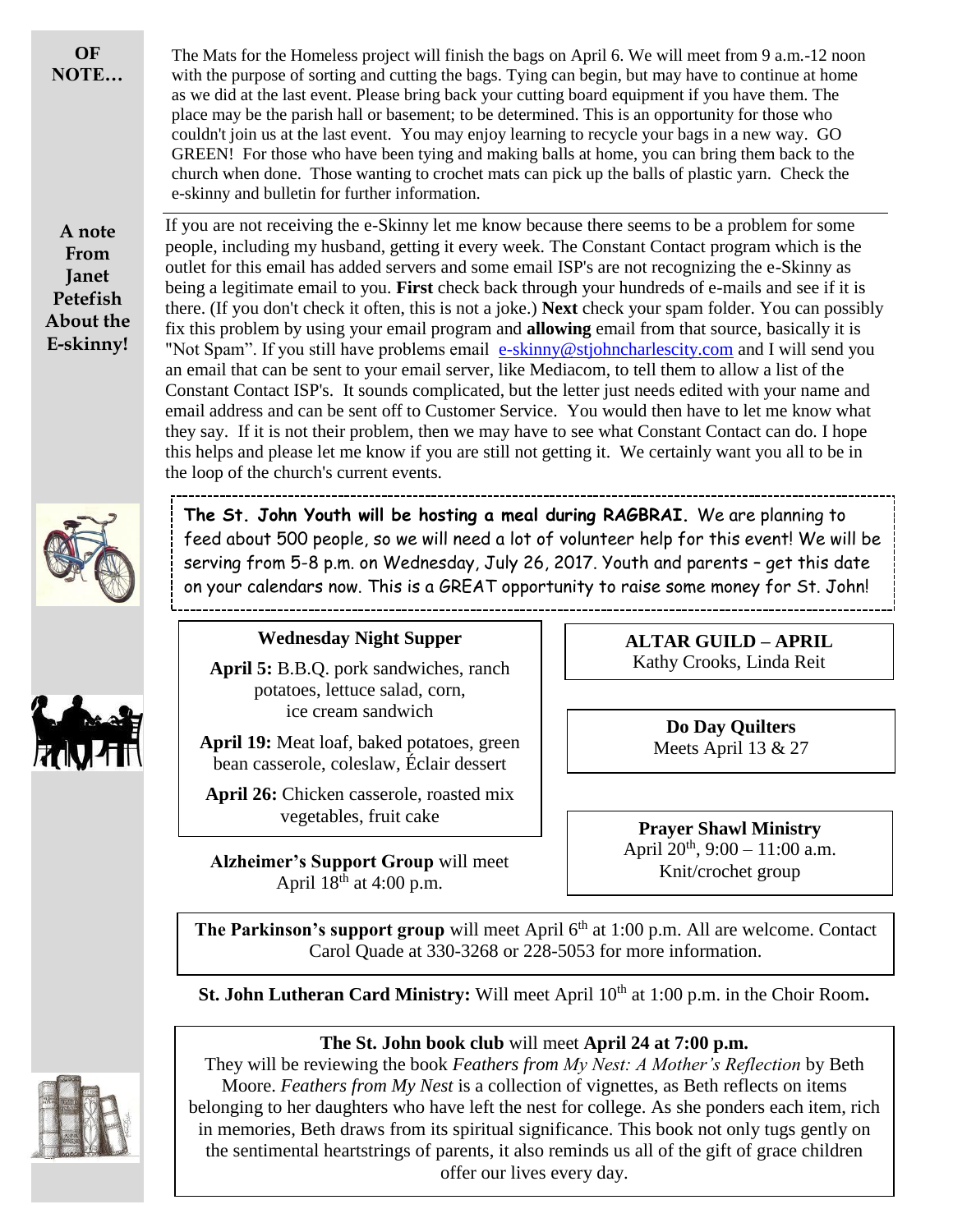**People Page**



Sunday School for **Adults & Seniors** is for you! Sundays 9:15 - 10:00 Study God's Words & Fellowship. Everyone is welcome.

> **Topics: 4/02** - Jesus said: "Do You Love Me?" **4/09** - God Cares! **4/23** - What's So Amazing About Grace! **4/30** - Praying the Lord's Prayer in a New Way

#### **April Birthdays**

| $\bar{2}^{\rm nd}$ | Georgena Miller        |
|--------------------|------------------------|
| $2n$ d             | Mike Leraan            |
| 2rd                | <b>Russell Frascht</b> |
| 3 <sup>rd</sup>    | <b>Beverly Wolff</b>   |
| gth                | Annabelle Grimm        |
| 14 <sup>th</sup>   | <b>Margaret Stohr</b>  |
| 16 <sup>th</sup>   | <b>Beverly Sears</b>   |

 $17<sup>th</sup>$  Harlan Kolb  $19<sup>th</sup>$  Mabel Kreger  $20<sup>th</sup>$  Leon Hall  $23<sup>rd</sup>$  Kathy Schilling  $24<sup>th</sup>$  Dorothy Watson  $26<sup>th</sup>$  Marilyn Kolb Beverly Sears 30<sup>th</sup> Wyonna Delap

#### **April Anniversaries**

April 11, 1965 Jack & Gloria Hulbert April 20, 1963 Donald & JoAnn Knowlton April 26, 1959 Rodney & Ruthanne Ellis



**Memorials have been given in memory of:**

*Willard Fred Wolf:* Tilleen Litterer

*Mary Grace Aird Eckhoff:* Charles & Alice Krumwiede, Cal & Joyce Wood, Arlene Thomas

*Marcus Erwin Quade:* Lynn & Peg Poppen, Arlene Thomas

#### **Funeral:**

*March 22, 2017 Mary Grace Aird Eckhoff*

St. John's Parent Support Group will be meeting on an **as needed basis ONLY**. Anyone who needs to meet should contact Jill Connell at 319-215-8252 or jillconnell@hotmail.com.

#### **APRIL FUNERAL CALLERS & HELPING HANDS: CALLER – Sandy Miller**

Thanks to our March caller Katie Hammond

\*\*\*\*\*\*\*\*\*\*\*\*\*\*\*\*\*\*\*\*\*\*\*\*\*\*\*\*\*\*\*\*\*\*\*\*\*\*\*\*\*\*\*\*\*\*\*\*\*\*\*\*\*\*\*\*\*\*\*\*\*\*\*\*\*\*\*\*\*\*\*\*\*\*\*

**HELPERS –** Sharon Bledsoe, Viva Boerschel, Helen Bond, Sondra Coen, Judy Hauser, Marilyn Isakson, Diann Jacobson, June Kehret, Linda Klemesrud, Brandi Lantz, Carleen Laue, Angel McKenzie, **Sandra Miller,** Deb Montagne, Pat Peterson, Connie Rasmussen, Shirley Regel, Donna Stewart, Pat Townsend, Myrna Ward, Arlene Wegner

**"God's Love in Action"**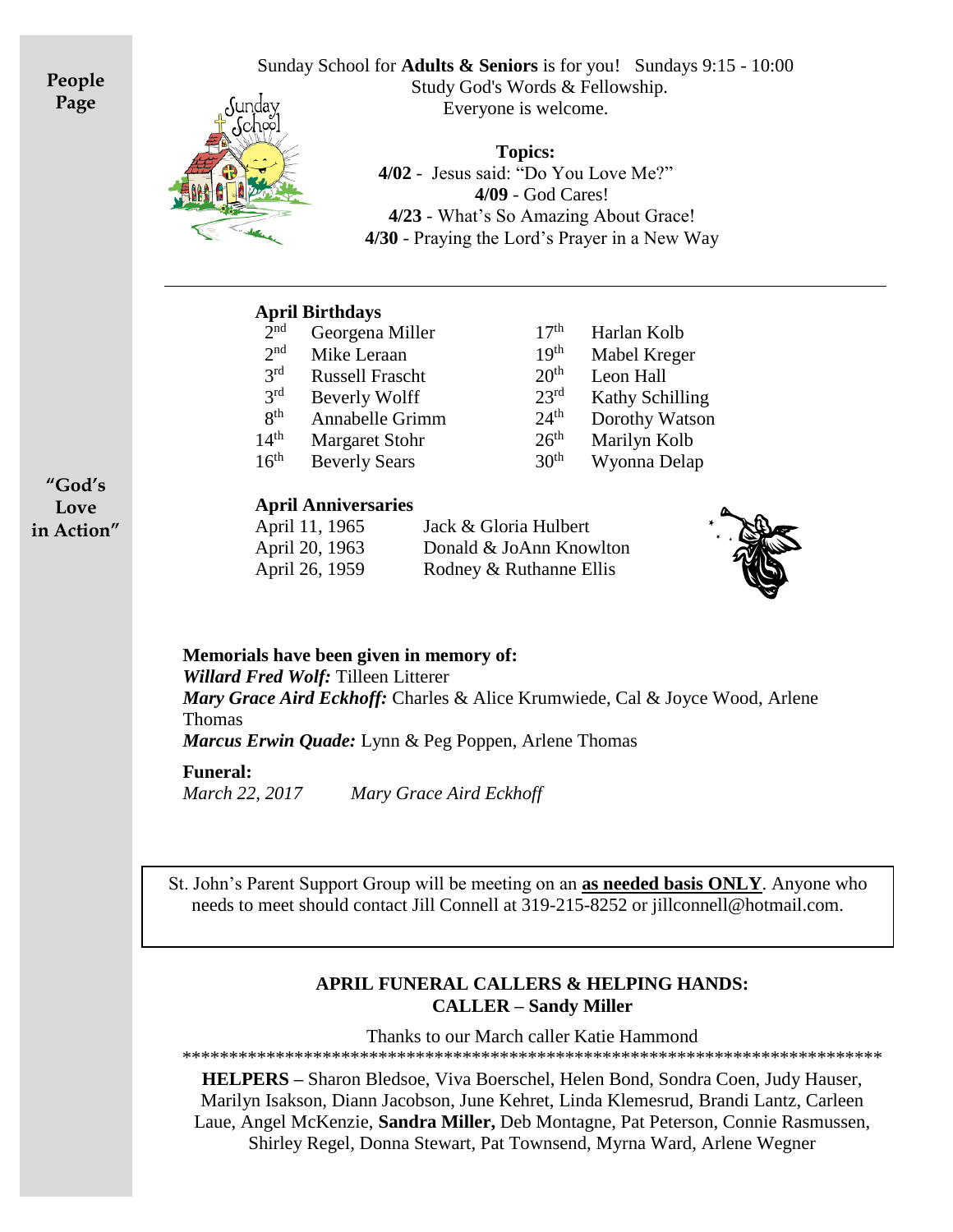**Youth & Family**

*"For as the rain and the snow come down from heaven, and do not return there until they have watered the earth, making it bring forth and sprout, giving seed to the sower and bread to the*  eater, so shall My Word be that goes out from My mouth; it shall not return to Me empty, but it *shall accomplish My purpose,and succeed in the thing for which I sent it."* Isaiah 55:10-12

> Blessings, Laurie Heidebrink

#### **YOUTH NEWS**

The Youth Board's annual **Easter Breakfast** is on **April 16th from 7-9:30am**. The menu is eggs, ham, hash browns, pancakes, cinnamon rolls, juice, milk, and coffee. Come and enjoy! Free-will donation.

Summer Mission Trip 2017 – We will be going **to Kentucky July 5-9, 2017**. Mark these days on your calendar now and be watching for additional information in upcoming newsletters, bulletins, etc.

The St. John Youth will be hosting a meal during RAGBRAI. We are planning to feed about 500 people, so we will need a lot of volunteer help for this event! We will be needing more than just the youth to pull this event off. We will be serving from 5-8 p.m. on Wednesday, July 26, 2017. Please put this date on your calendars now. This is a GREAT opportunity to raise some money for St. John!

#### **SUNDAY SCHOOL NEWS**

April will be **Soap Month**. We are asking students to donate soap each Sunday of April. The items collected will be given to Northern Lights/New Beginnings Men's and Women's Shelters in Mason City. Thank you to all who feel called to donate to this worthy cause

The PreK-2<sup>nd</sup> grade Sunday School students will be singing on April 9<sup>th</sup> at the 10:15am worship service.

**SAVE THE DATES: VBS** - **Monday through Thursday, August 7th - 10th**. Plan to have your kids attend Monday-Thursday from 5:30pm-8pm each evening! We will also be singing on Sunday, August 13<sup>th</sup>. Look for more information in the upcoming bulletins and newsletters. If you are interested in volunteering with VBS, please contact Laurie.

#### **AFTER SCHOOL PROGRAM**

Well, the After School Program will soon be starting back up after taking some time off for Lent. We will meet starting the Wednesday after Easter from 3:30-5pm on the third floor. We will wrap up our year on May 3, 2017. Thank you so much for all the donations we received for snacks! The hungry tummies of our 25 enrolled students (AND the helpers!) are very grateful.

#### **FAMILY BOARD**

The Family Board will be sponsoring an Easter Egg Hunt on **Saturday, April 15th** for children up through 5th grade & their families! There will also be a few crafts & other activities, including some hard-boiled eggs to color. The fun begins at **9:00 a.m.** in the Parish Hall!

We will also be hosting a Mother-Daughter Luncheon on Sunday, April 30, 2017 at 11:30 a.m. in the Parish Hall. All daughters, mothers, aunts, nieces, and sisters are welcome! Including honorary ones! This fun event will include fellowship, lunch, dessert, a short program, and a pretty "photo booth" to snap a few cute pictures of your group! Tickets are \$5 for adults and \$3 for girls ages 6-18. Under 6 is free. Tickets may be purchased in the church office until April 23rd.

**"God's Love in Action"**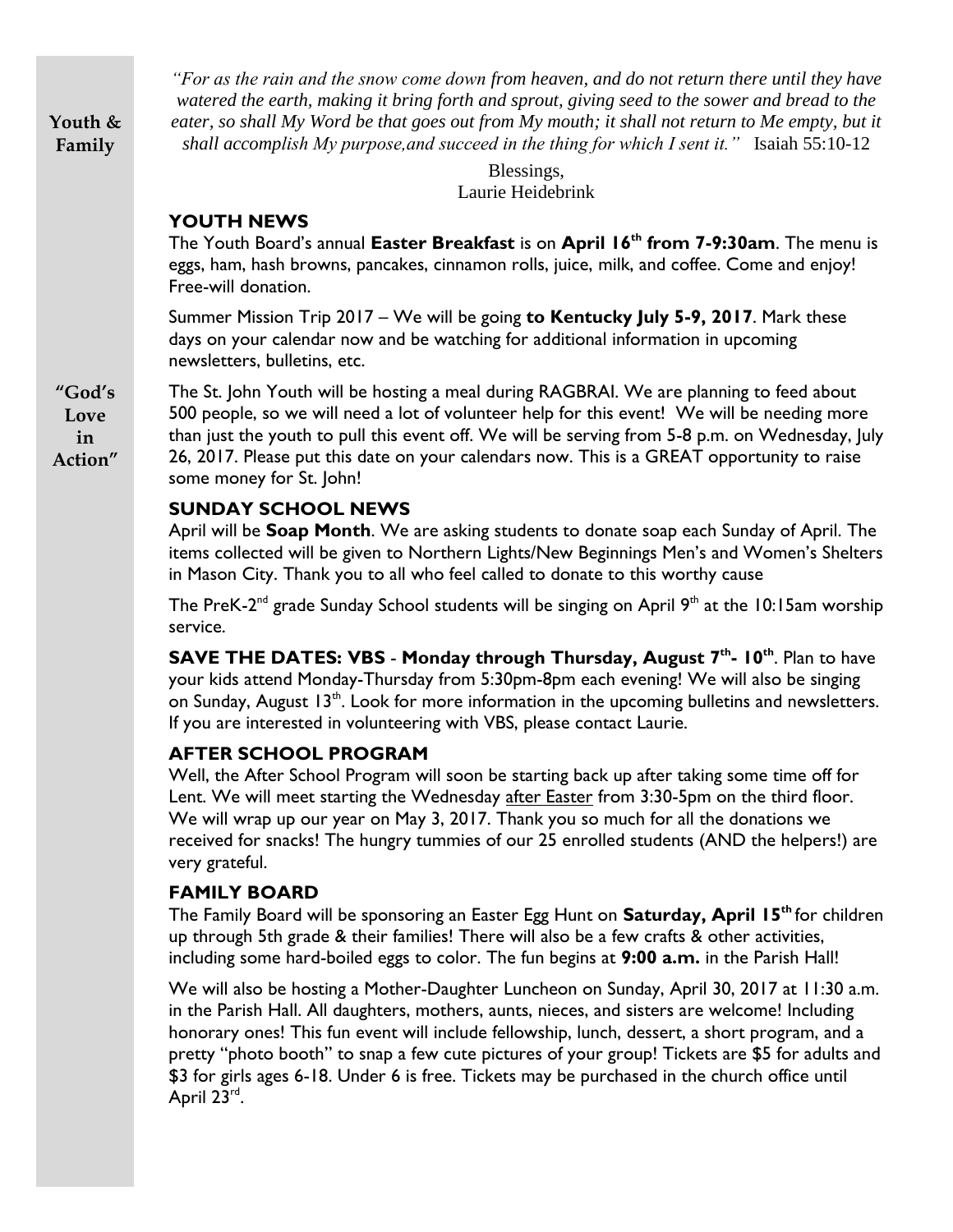**"God's Love in Action"**

#### **APRIL 2017**

**Bulletin Stuffer:** Colton Crooks **Sunday Acolytes:** Cameron Kakac, Rosie Baldus, Josiah Hervert **Lenten & Easter Sunday Acolytes:** Cameron Kakac, Justin Heyer, Joshua Laue, Madisyn Millermon **Sunday Worship Assistants:** Joslyn Cotton, Brooke Vance, Joey Heidebrink, Sami Prigge, **Mandy Thursday Worship Assistants:** Sammi Prigge, Joslyn Cotton **Easter Sunday:** Lauren Connell, Sami Prigge, & Makenna Schmiedel **Wednesday night supper:** Lexi Vance, Alex Litterer, Jacie Wink

> *Dates & times when the youth are serving are posted on the bulletin board outside the Business Manager's office*.

**REMINDER:** Those students attending a Lutheran college who would like to receive an EPIC grant must notify the church by **May 1st .** 

St. John scholarship applications for non-Lutheran colleges are available online or can be emailed to you and should be emailed to the office by **April 1 st .**

#### **APRIL IS SOAP MONTH!**

The Sunday School children are asked to bring soap each Sunday in April. Soap collected will go to the Northern Lights/New Beginnings Men's & Women's Shelters in Mason City, Iowa



#### **VACATION BIBLE SCHOOL**

Will be coming **AUGUST 7TH – 11TH 5:30 P.M. – 8:00 P.M.**  More information will be shared in upcoming newsletters.



#### **LAST DAY OF SUNDAY SCHOOL**

Will be April 30<sup>th</sup>.

**St. John Youth Mission Trip July 5th – July 9th**



The St. John Youth Board would like to invite any St. John students who have completed 6th- 12th grade to join us on a youth/mission trip to the Commonwealth of Kentucky. We would also encourage you to bring a friend. Please sign up by June 5th on the bulletin board outside of the Youth & Family office.

.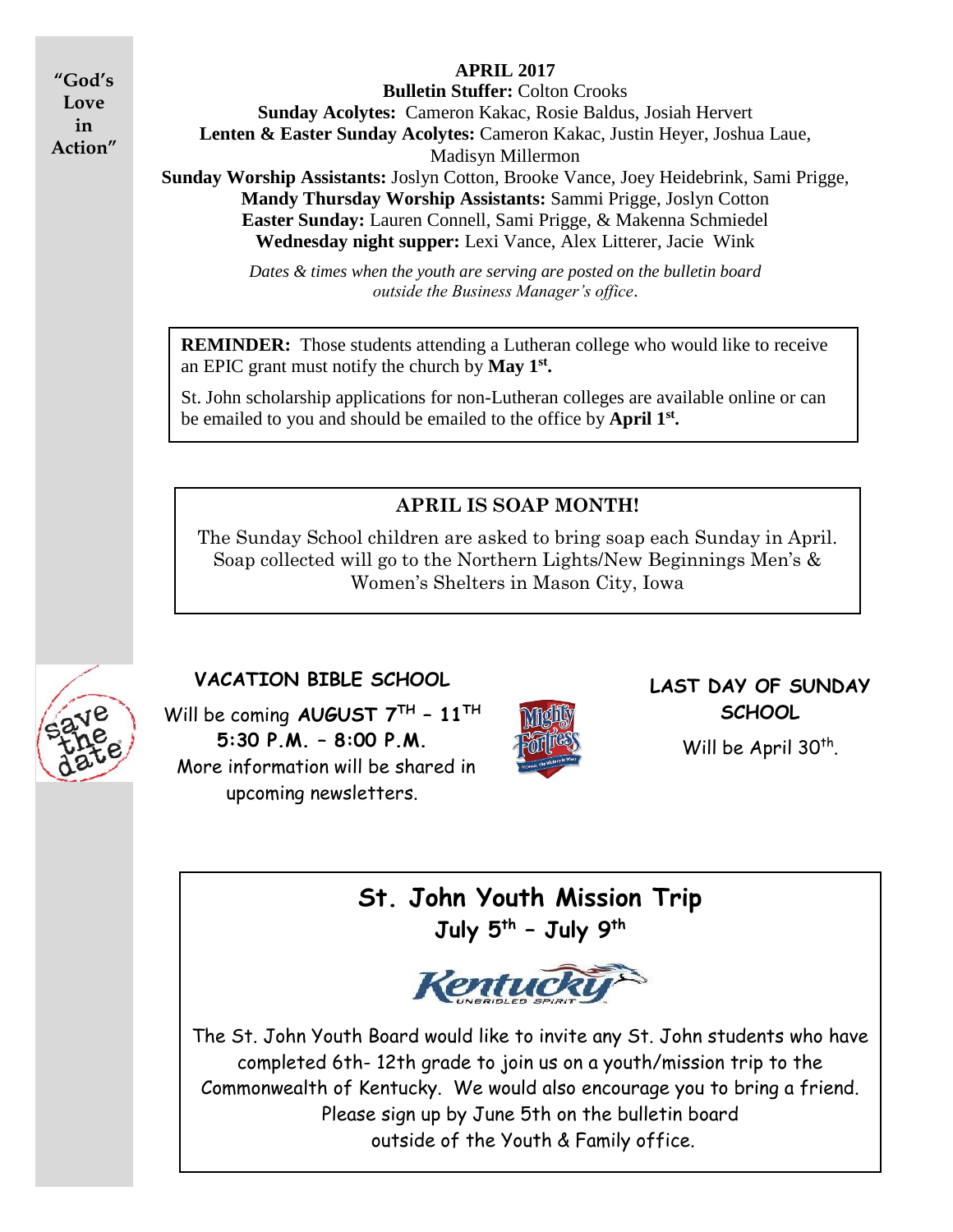#### *"We all clap and sing. The stone is rolled away, Jesus is alive and He is with us every day!"*



Spring greetings from your friends at St. John Christian Preschool! Our little ones have been excited to see the signs of spring around our community. It is truly refreshing to see the hope in the eyes of our young friends when the "grumpy" teachers are sure that warm weather is never going to arrive! It is hard to imagine that we are getting close to the end of another great year at St. John Christian Preschool. The time has gone by so fast!

**"God's Love in Action"** Our year is quickly winding down to a close, but we are still very busy at SJCP. We have been doing many fun activities with the letters E, T, G, Y, W, & Z. It won't be too long until we conclude our yearlong study of the alphabet. All the little ones got to easel paint, which is always a class favorite. The older friends are also working on some Kindergarten Readiness Skills! Some other topics that have been covered are the Water Cycle, Temperature, and signs of Spring!

This month we will take all of our friends on a walk through the church the week before Easter and introduce the concept of Good Friday to them. We will also be excited to take that same walk on the Monday following Easter to celebrate our Risen Savior and to notice the differences in our church.

We currently have openings left in our 4-year-old classes for the 2017-2018 school year. Please call 228-7274 or stop by the preschool for more information on the current enrollment.

*With HIS love, Whittney Franke* 

### *Spring is Here*

Spring is here! Spring is here! Winter is gone and two flowers appear. Three little robins begin to sing. Four bicycle bells begin to ring. Five children come out and jump the rope. Spring is here now! I hope, I hope!

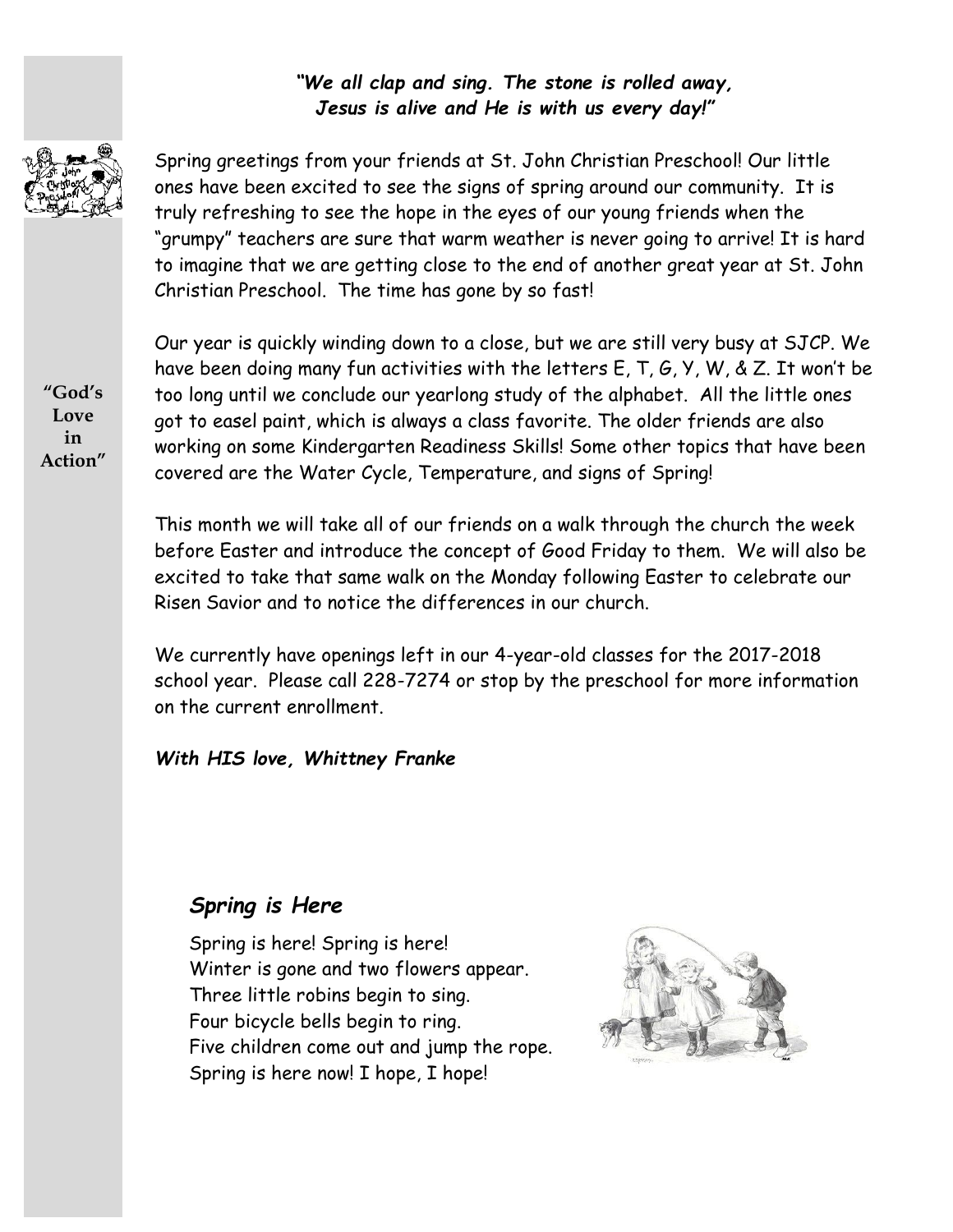# April 2017 Birthdays!!

| <b>Sunday</b>                                             | <b>Monday</b>                                                            | <b>Tuesday</b>                                                                                | Wednesday                                                                                          | <b>Thursday</b>                                            | Friday                                                                                        | <b>Saturday</b>                                                             |
|-----------------------------------------------------------|--------------------------------------------------------------------------|-----------------------------------------------------------------------------------------------|----------------------------------------------------------------------------------------------------|------------------------------------------------------------|-----------------------------------------------------------------------------------------------|-----------------------------------------------------------------------------|
|                                                           |                                                                          |                                                                                               |                                                                                                    |                                                            |                                                                                               |                                                                             |
|                                                           |                                                                          |                                                                                               |                                                                                                    |                                                            |                                                                                               | <b>Colton Crooks</b><br>Kathryn Winkleman                                   |
| $\overline{2}$                                            |                                                                          |                                                                                               | $\overline{5}$                                                                                     | 6                                                          |                                                                                               |                                                                             |
| Myron Leraaen<br>Georgena Miller                          | Imhuicha Bohner<br>Russell Frascht<br>Zachary Schilling<br>Beverly Wolff | Richard Harrington<br>Koen Tibbitts<br>Marilyn Venz                                           | Greig Grimm<br>Michael McKenzie<br>Sarah Murray<br>Sara Reeder                                     | Colin Johanningmeier<br>Shirley Platte                     | Jolene Bilharz<br><b>Blake Dean</b><br>Cooper Holm<br>Andrew Janssen<br>Carter Johanningmeier | Annabelle Grimm<br>Marcia Olesen<br>Emma Schmiedel                          |
| 9                                                         | 10                                                                       | 11                                                                                            | 12                                                                                                 | 13                                                         | 14                                                                                            | 15                                                                          |
| Nicole Fullard<br><b>Curt Hallet</b>                      | Al Brandau<br>Elsie Ferguson<br>Diane Loudermilk<br>Keith Westergard     | <b>Torey Buenger</b><br>Jeffrey Heiter<br>Elli Pospisil<br><b>Brian Voelker</b><br>Joyce Wood | <b>Bennett Hansen</b><br>Ann Kabele<br>Falyn Knecht<br>Jared Koenigsfeld<br><b>Steven Litterer</b> | Sharon Aringdale                                           | <b>Austin Hicks</b><br>Sydney Hinz<br>Connie Rasmussen<br>Margaret Stohr                      | Owen Prichard<br>Tammy Quade                                                |
| 16                                                        | 17                                                                       | 18                                                                                            | 19                                                                                                 | 20                                                         | 21                                                                                            | 22                                                                          |
| <b>Beverly Sears</b>                                      | Carol Hovden<br>Harlyn Kolb<br>Mariah McKenzie                           | Cameron Hanson<br>Carter Hanson<br>Pamela Lumley<br>Nancy Scherer<br>Shannon Venz             | Linda Hughes<br>Kaylie Keyes<br>Mabel Kreger                                                       | Leon Hall<br>Mariel Kilby<br>Donaven Sande<br>Emilee Sande | <b>Barbara Bunston</b><br>Jodi Heyer<br>David Litterer                                        | Cora Crooks<br>Callie Hammond<br>Nancy Heiter<br>Julie Vance<br>Carter West |
| 23                                                        | 24                                                                       | 25                                                                                            | 26                                                                                                 | 27                                                         | 28                                                                                            | 29                                                                          |
| Kaylee Michael<br>Kathleen Schilling<br><b>Matt Vance</b> | <b>Kaitlyn Ross</b><br>Dorothy Watson                                    | Jessica Hoeft<br>Abigail Lacour<br>Heidi Nielsen<br>Darci Tracey                              | Marilyn Kolb                                                                                       |                                                            | Dennis Kreger<br>Danyelle Lanenga                                                             | Paul Augustin<br>Paul Veen                                                  |
| 30                                                        |                                                                          |                                                                                               |                                                                                                    |                                                            |                                                                                               |                                                                             |
| <b>Bruce Boerschel</b><br>Wyonna Delap                    |                                                                          |                                                                                               |                                                                                                    |                                                            |                                                                                               |                                                                             |